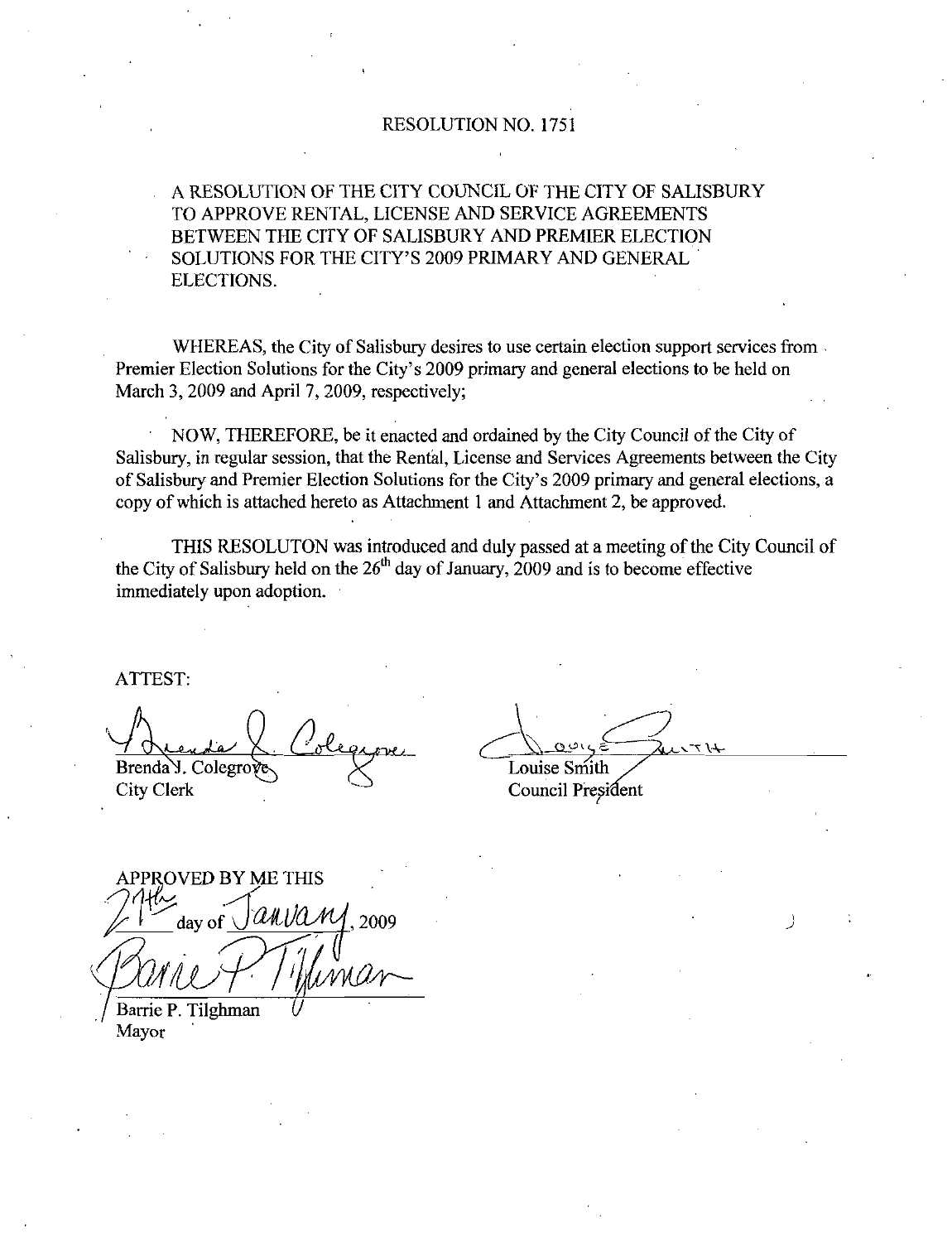

P.O. Box 1019 Allen, TX 75003<br>469-675-8990 800-433-8683 (VOTE)<br>Fax (214) 383-1596

# RENTAL, LICENSE, AND SERVICES AGREEMENT

| <b>CUSTOMER:</b>                         | City of Salisbury, MD                            |                                                                                                    | PREMIER ELECTION SOLUTIONS, INC.                                            |  |  |
|------------------------------------------|--------------------------------------------------|----------------------------------------------------------------------------------------------------|-----------------------------------------------------------------------------|--|--|
| Addresses:<br>Mailing                    | 125 North Division Street<br>Salisbury, MD 21801 | P.O. Box 1019<br>Allen, TX 75013<br>Attn: Contracts Department                                     |                                                                             |  |  |
| Physical /<br>Shipping                   | 125 North Division Street<br>Salisbury, MD 21801 | Overnight Deliveries:<br>1253 Allen Station Pkwy.<br>Allen, TX 75002<br>Attn: Contracts Department |                                                                             |  |  |
| Contacts:                                | <b>Brenda Colegove</b>                           |                                                                                                    | <b>Therese Covington, Paralegal</b><br>Andrew Stewart, Sales Representative |  |  |
| Phone:                                   |                                                  | 469-675-8990, ext. 1136 // 469-675-8990, ext. 1116                                                 |                                                                             |  |  |
| Fax:                                     |                                                  | 214-383-1596 // 214-383-1596                                                                       |                                                                             |  |  |
| Email:                                   |                                                  | Therese.Covington@premierelections.com<br>Andrew.Stewart@premierelections.com                      |                                                                             |  |  |
| Jurisdiction:<br>(County / Municipality) | <b>City of Salisbury</b>                         | <b>Effective Date:</b>                                                                             | Date of the last signature set forth below                                  |  |  |
| State:<br>(Customer's State)             | MD                                               | <b>Term Date:</b>                                                                                  | See 'Term" definition herein.                                               |  |  |

| (County / Municipality)      |                                                           |                                                                                                             |                                                 |                      |                                                                                                                                                                                                                                                                                                                                                                                                                                                                                                                                                                                                                                                                                  |      |  |
|------------------------------|-----------------------------------------------------------|-------------------------------------------------------------------------------------------------------------|-------------------------------------------------|----------------------|----------------------------------------------------------------------------------------------------------------------------------------------------------------------------------------------------------------------------------------------------------------------------------------------------------------------------------------------------------------------------------------------------------------------------------------------------------------------------------------------------------------------------------------------------------------------------------------------------------------------------------------------------------------------------------|------|--|
| State:<br>(Customer's State) |                                                           | MD                                                                                                          |                                                 | <b>Term Date:</b>    | See "Term" definition herein.                                                                                                                                                                                                                                                                                                                                                                                                                                                                                                                                                                                                                                                    |      |  |
|                              |                                                           | incorporated herein by this reference:                                                                      |                                                 |                      | Premier Election Solutions, Inc. ("Premier") and the Customer (as listed above) hereby enter into this Rental, License and Services<br>Agreement ("Agreement") as of the date of the last signature set forth below (the "Effective Date") and expires on the date shown above<br>unless earlier terminated under Section 12 or extended under Section 2.1 below (the "Term"). The Customer and Premier are<br>sometimes hereinafter referred to collectively as the "Parties" and each individually as a "Party". This Agreement consists of this<br>"Signature Page," the below standard terms and conditions, and Exhibit A, Pricing and Payment Schedule attached hereto and |      |  |
|                              |                                                           | The parties have executed this Agreement by their duly authorized representatives as of the Effective Date. |                                                 |                      |                                                                                                                                                                                                                                                                                                                                                                                                                                                                                                                                                                                                                                                                                  |      |  |
|                              | City of Salisbury, MD                                     |                                                                                                             | PREMIER ELECTION SOLUTIONS, INC.                |                      |                                                                                                                                                                                                                                                                                                                                                                                                                                                                                                                                                                                                                                                                                  |      |  |
| 0.966                        |                                                           | $+17.7$                                                                                                     | $1 - 27 - 09$                                   |                      |                                                                                                                                                                                                                                                                                                                                                                                                                                                                                                                                                                                                                                                                                  |      |  |
| Authorized Signature         |                                                           |                                                                                                             | Date                                            | Authorized Signature |                                                                                                                                                                                                                                                                                                                                                                                                                                                                                                                                                                                                                                                                                  | Date |  |
|                              | COUNCIL PRESIDENT<br>Louise SMITH.<br>Printed Name, Tille |                                                                                                             | Yvette Saenz, Controller<br>Printed Name, Title |                      |                                                                                                                                                                                                                                                                                                                                                                                                                                                                                                                                                                                                                                                                                  |      |  |
|                              |                                                           | APPROVED AS TO LEGAL FORM                                                                                   |                                                 |                      |                                                                                                                                                                                                                                                                                                                                                                                                                                                                                                                                                                                                                                                                                  |      |  |
| イハのノ                         |                                                           | VK XA                                                                                                       |                                                 |                      |                                                                                                                                                                                                                                                                                                                                                                                                                                                                                                                                                                                                                                                                                  |      |  |
| Authorized Signature         |                                                           |                                                                                                             | Date                                            | Authorized Signature |                                                                                                                                                                                                                                                                                                                                                                                                                                                                                                                                                                                                                                                                                  | Date |  |
|                              | BARRIE<br>P. TILGHMAN.<br>MAYOR                           |                                                                                                             | <b>Therese Covington, Paralegal</b>             |                      |                                                                                                                                                                                                                                                                                                                                                                                                                                                                                                                                                                                                                                                                                  |      |  |
| Printed Name, Title          |                                                           |                                                                                                             |                                                 | Printed Name, Title  |                                                                                                                                                                                                                                                                                                                                                                                                                                                                                                                                                                                                                                                                                  |      |  |

Should the Customer have any questions or concerns regarding the applicable terms and conditions, please contact the Premier Contracts Department at 469-675-8990, ext. 1136 or via email at PremierContracts@premierelections email at PremierContracts@premierelections.com. For any questions regarding the attached

Premier Election Solutions Inc Voting System Rental License and Service Agreement Page <sup>1</sup> of <sup>6</sup> DATE Voting System Rental License an<br>a culturally diverse workforce (M/F/D/V)

Premier Election Solutions Inc is an Equal Opponunity Employer committed to <sup>a</sup>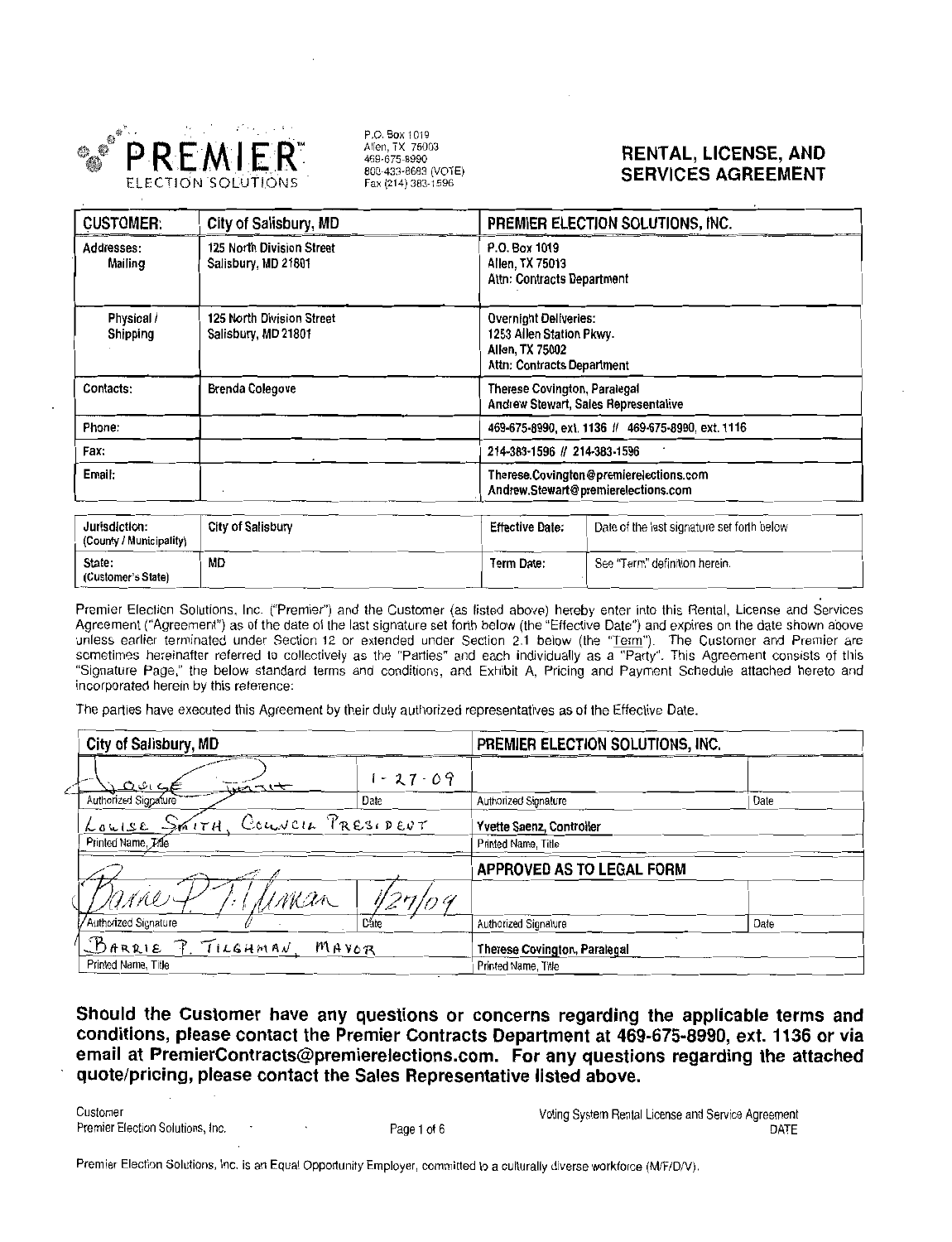### Definitions  $1.$

**1. "Premier Software"** means Premier's proprietary software and firmware as delivered to Customer on digital or<br>The magnetic media or loaded on the Hardware delivered hereunder, together with any user manuals or other ass magnetic media or loaded on the Hardware delivered hereunder, together with any user manuals or other associated<br>documentation. **12 Hardware Meantain Schware means Premier's proprietary software and firmware as delivered means of the Hardware delivered hereunder, together with any using system machines as specified in Exhibit A.**<br>12 Hardware" means

1.2. "Hardware" means Premier's voting system machines as specified in Exhibit A.<br>1.3. "Licensed Software" means the Premier Software and Third-Party Software, collectively, together with any user manuals or other associated documentation

1.4. "Specifications" means descriptions and data regarding the features, functions and performance of the Hardware and/or Premier Software, as set forth in associated user manuals or other applicable documentation.<br>1.5. "System" means the Hardware and Licensed Software, collectively.

1.6. "Term" under this Agreement shall begin on the Effective Date of the Agreement, and the Agreement shall expire five (5) days subsequent to the completion of the election quoted in Exhibit A herein.

1.7. "Third-Party Software" means software owned by a third party that is provided by Premier hereunder, together with any user manuals or other associated documentation.<br>2. Term.

2.1. The Parties may extend the Term of this Agreement by agreeing in writing, before the expiration date set forth above on a later expiration date:

2.2. Section 7 (to extent of any payments still due) and Section 10 will survive any expiration or termination of this Agreement in accordance with their respective terms: and

2.3. Terms of this Agreement that do not survive expiration or termination will nonetheless be effective in determining the Parties rights and obligations as to acts, omissions or events taking place before such expiration or termination. 2.2. Section 7 (to extent of<br>Agreement in accordance w<br>2.3. Terms of this Agree<br>determining the Parties' rightermination.<br>3. **Premier's Responsibilities** 

**Premier's Responsibilities**<br>3.1. Commencing on the Effective Date and continuing during the Term, Premier will provide the services described in the scope of work attached hereto as Exhibit A.

3.2. Premier shall rent the Hardware to Customer pursuant to Section 5 of this Agreement.

3.3. Premier shall license the Licensed Software to Customer pursuant to Section 6 of this Agreement.

3.4. Premier shall provide the services described in **Exhibit A** with respect to System delivery, installation and training and support.

3.5. Premier shall appoint a customer support representative, who will serve as a first point of contact with<br>Customer, will be authorized to make day-to-day decisions relating to this Agreement and will have access to<br>Pre Premier shall appoint a customer support representative, who will serve as a first point of contact with<br>premier, will be authorized to make day-to-day decisions relating to this Agreement and will have access to<br>ier's man

3.6. Premier shall have conducted criminal background checks on all on-site Premier personnel as a regular course of doing business.

3.7. Premier shall notify the Customer in writing, via e-mail or phone call no less than one (1) hour prior to the on-site visit of any Premier personnel to the Customer's Jurisdiction.

# 4. Customer Responsibilities

4.1. Customer shall provide Premier with physical accommodations reasonably required for Premier to perform its obligations, including premises access, electrical power, data connectivity, heat, ventilation and air conditi

4.1. Customer responsibilities<br>
4.1. Customer shall provide Premier with physical accommodations reasonably required for Premier to perform it:<br>
biligations, including premises access, electrical power, data connectivity, authorized to make day-to-day decisions relating to this Agreement and will have access to Customer's authorized<br>officials for other decisions.

# 4.4. **C** CUSTOMER SHALL RETAIN ALL ORIGINAL RENTAL EQUIPMENT PACKAGING, INCLUSIVE OF INNEI<br>STIC BAGS AND TIES, TO ELIMINATE OR REDUCE THE EXPENSES OF REPACKAGING SUPPLIES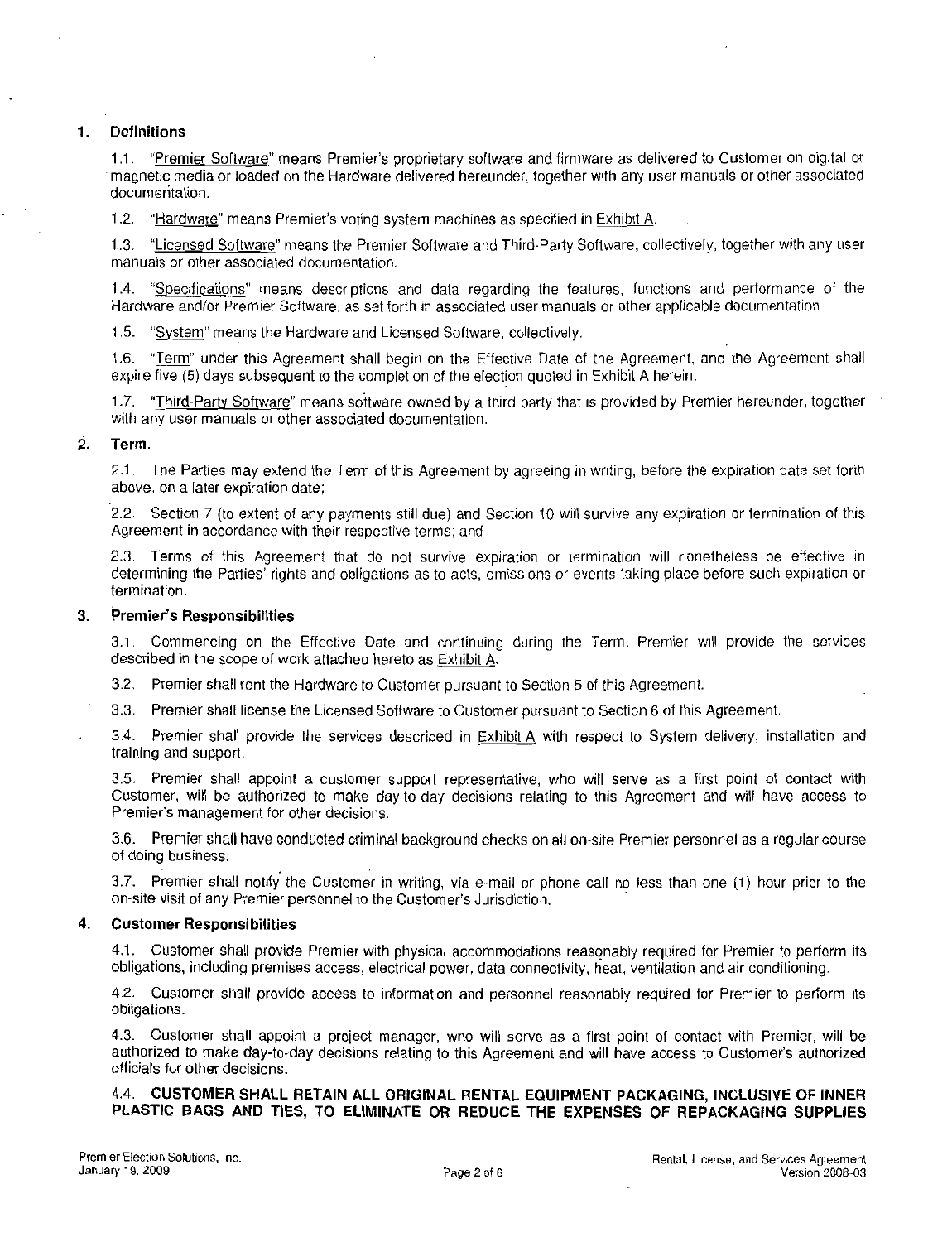# REQUIRED TO RETURN THE EQUIPMENT UPON COMPLETION OF RENTAL SHOULD CUSTOMER FAIL TO REPLACEMENT OF SUCH PACKING MATERIALS DO SO CUSTOMER SHALL BE ENT UPON COMPLETION OF RENTAL. SHOULD CUSTOMER FAIL TO<br>RESPONSIBLE FOR THE EXPENSES RELATED TO PREMIER'S<br>ATERIALS.

4.5. Upon expiration or termination of this Agreement for any reason. Customer will cease all use of the System and promptly make all components of the System available for pick up by Premier.<br>4.6. Customer shall be responsible for the following:

- 1. Premier must receive a Customer executed Agreement no later than ten (10) days prior to T OF SUCH PACKING MATERIALS.<br>
FIGURE STACKING MATERIALS.<br>
Stration or termination of this Agreement for any reason, Customer will cease all use of the System<br>
ake all components of the System available for pick up by Premi Customer's early voting date of the election related to the proposed Agreement. Should Customer fail<br>to do so, Premier shall maintain the right to re-quote the Rental Agreement;<br>Premier must receive Customer's ballot infor 22 Premier must receive Customer's ballot information no later than ten (10) days prior to Customer's early voting date of the election related to the proposed Agreement. Should Customer is early voting date of the electio
- day related to the proposed Agreement. Should Customer fail to do so. Customer agrees to pay a late fee in the amount of \$100 per day for each day the ballot information is delayed beyond the abovementioned date
- 3 Customer understands the proposed Agreement does not include the expenses related to recounts Should such services be necessary. Premier shall provide a quote to cover the additional fees.

47 Customer is solely responsible for assuring all relevant state and local laws ruling and ordinances are complied with in regard to the use of Premier's System for any Customer election, including all associated election guidelines and applicable election due dates

# 5. Hardware

5.1. Premier agrees to rent the Hardware to Customer during the Term.

5.2. Customer acknowledges that, unless and until Customer exercises its purchase option, as between Premier and Customer. Premier owns the Hardware and retains title thereto. Customer shall avoid damage or loss to the Hardware, normal wear and tear excepted. Customer shall not permit any Hardware to be moved outside the geographic area of Customer's jurisdiction ("Jurisdiction"), or that of their legal representative, or surrender contr But are a controlled that the Hardware to Customer during the Term.<br>
5.2. Customer acknowledges that, unless and until Customer exercises its purchase option, as between Premier<br>
and Customer, Premier owns the Hardware and or sell any Hardware, and shall keep the Hardware free from security interests and other encumbrances.

# 6. Licensed Software

6.1. Subject to the terms of this Agreement. Premier grants Customer a non-exclusive license, without the right to transfer or sublicense, to use the Premier Software only in object code form, only during the Term and only in preparing for and conducting federal, state or local elections, run-offs, referenda and other similar voting events that take place within the geographic area of the Customer's "Jurisdiction". The foregoing license may be decoraphic area of Customer's jurisdiction ("<u>Jurisdiction</u>"), or that of their legal representative, or surrender control of or sell any Hardware, and shall keep the Hardware free from security interests and other encumbr or sell any Hardware, and shall keep the Hardware free from security interests and other encumbi<br>
Licensed Software<br>
6.1. Subject to the terms of this Agreement, Premier grants Customer a non-exclusive license,<br>
transfer o 62 Gustomer's behalf by any of its officials, employees or volunteers authorized to conduct Elections.<br>62. Subject to the terms of this Agreement, Premier agrees to sublicense the Third-Party Software to Customer Section 6.1 above. This sublicense is conditioned on Customer's continued compliance with the terms of the end only in Section 2.1 above The terms and only in the peographic area of the Customer's "Jurisdiction". The foreg

only in object code form, only for use during the Term as part of the System and only for the purposes described in<br>Section 6.1 above. This sublicense is conditioned on Customer's continued compliance with the terms and conditions of the end-user licenses contained on or in the media on which Third-Party Software is provided.

6.3. Other than as expressly set forth in Sections 6.1 and 6.2 above, Premier does not, expressly or by implication, assign or license any intellectual property rights to Customer or to any third party.

6.4. Upon expiration or termination of this Agreement for any reason, the licenses granted in this Agreement will terminate without further action by either Party, and Customer will cease all use of the Licensed Software.

## 7. Payment

7.1. In consideration of the products, licenses and services provided under this Agreement, Customer shall pay<br>Premier the amounts specified in Exhibit A at the times specified therein.

7.2. Customer is responsible for all sales, excise, personal property or other taxes or duties on the amounts paid or products, licenses or services provided under this Agreement. If Customer is exempt from such taxes or d

7.3. Due to the volatile nature of estimating costs associated with travel, delivery and postage, Premier reserves<br>the right to modify any such quoted amounts with actual costs should the actual expenses be incurred more t days beyond the date of Customer's execution of this Agreement. Premier agrees to provide Customer with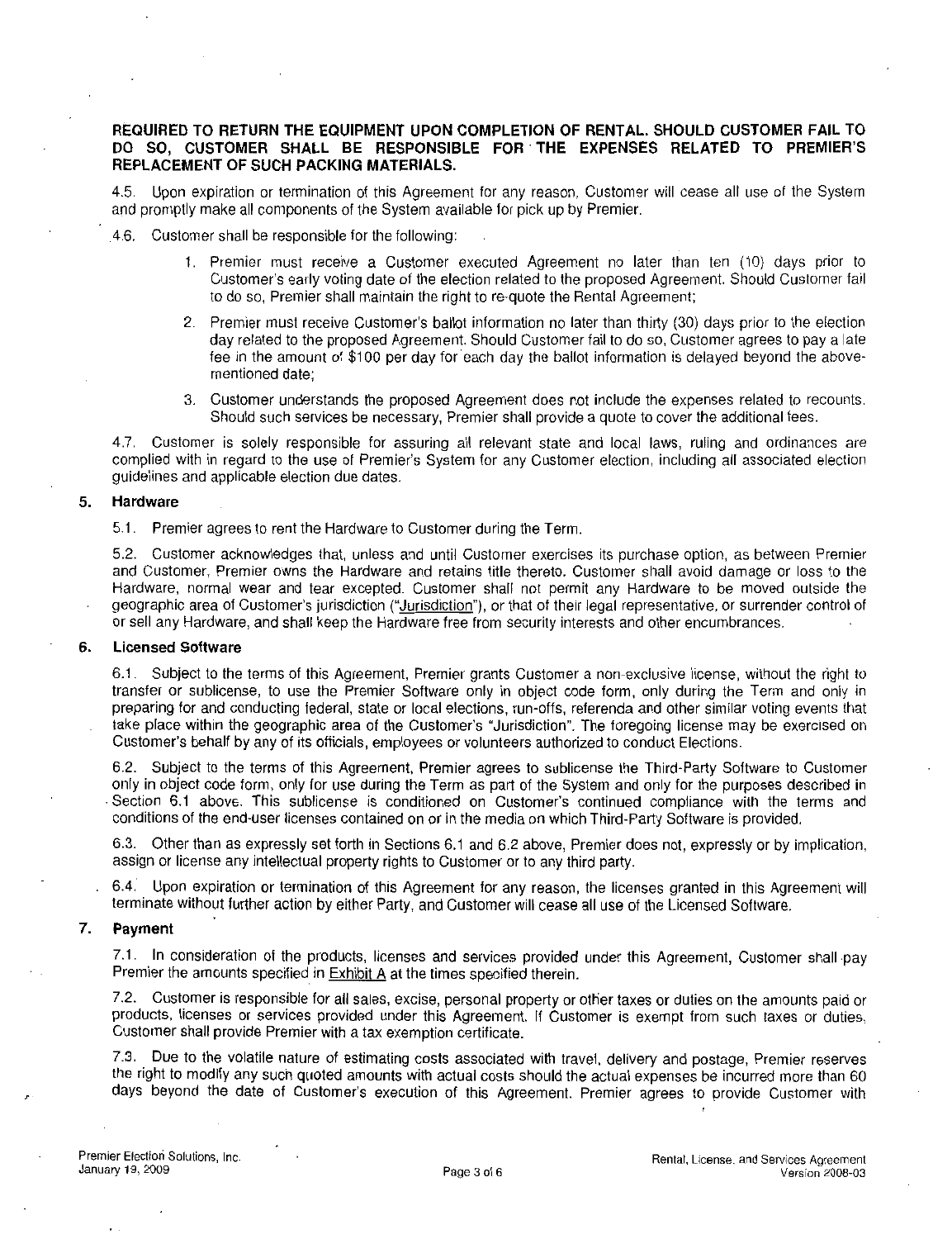reasonable documentation concerning the amounts of any such expenses modified from the amounts previously quoted by Premier

# 8. Limited Warranties

8.1. Premier warrants that, during the Term, the Premier Software will perform free of defects that would prevent the System from operating in conformity in all material respects with its Specifications, so long as such Pr Software is operated with hardware and software approved by Premier for use with such Premier Software.<br>8.2. Premier warrants that, during the Term, the Hardware will perform free of defects that would prevent the

System from operating in conformity in all material respects with its Specifications so long as such Hardware is operated with hardware and software approved by Premier for use with such Hardware

operated with hardware and software approved by Premier for use with such Hardware.<br>8.3. The warranties in Sections 8.1 and 8.2 do not apply to the Third Party Software or to any other third party products. Notwithstanding the foregoing: The warranties in Sections 8.1 and 8.2 do not apply to the Third-Party Software or to any other third-party<br>ts. Notwithstanding the foregoing:<br>B.3.1. To the extent permitted by the manufacturers of Third-Party Software, Pr

pass through to Customer all warranties such manufacturers make to Premier regarding the operation of such Third-Party Software.<br>83.2. Premier warrants that, during the Term, all components of the Hardware and Premier Soft Third-Party Software.

8.3.2. Premier warrants that, during the Term, all components of the Hardware and Premier Software will interface and function properly with the Third-Party Software, so long as the Third-Party Software operates in compliance with all applicable manufacturers' warranties.

8.4. Premier will promptly undertake repair or replacement of any Hardware or Premier Software that fails during the Term to operate in accordance with any warranty under this Agreement. During the election cycle (one month prior to and after each election date), repair or replacement will be made within 48 hours after request for service.<br>Such repair or replacement is Customer's exclusive remedy for such a failure. 8.3.2. Premier warrants that, during the Term, all components of the interface and function properly with the Third-Party Software, so long compliance with all applicable manufacturers' warranties.<br>8.4. Premier will prompt

8.5. PREMIER DISCLAIMS ALL OTHER REPRESENTATIONS AND WARRANTIES, WHETHER WRITTEN, ORAL EXPRESS IMPLIED OR STATUTORY INCLUDING ANY WARRANTY OF MERCHANTABILITY OR FITNESS FOR A PARTICULAR PURPOSE AND ANY WARRANTY BASED ON A COURSE OF DEALING, COURSE OF PERFORMANCE OR USAGE OF TRADE

9. Limitation of Liability. Neither Party will be liable to the other Party under this Agreement for (1) consequential, **9.** Limitation of Liability. Neither Party will be liable to the other Party under this Agreement for (1) consequential, special, punitive or incidental damages or (2) compensatory damages in excess of the total of all am

this Agreement during the six-month period preceding the event or events giving rise to liability.<br>**10. Confidential Information**. Neither Party will use or disclose the other Party's Confidential Information without the o other documentation provided hereunder and, as to either Party, any information labeled confidential by the Party when it is disclosed. This paragraph does not apply to information (a) after it becomes publicly known throu Party's prior written consent. "Confidential Information" means, as to Premier, the Premier Software and all user manuals and<br>other documentation provided hereunder and, as to either Party, any information labeled confiden Party is given immediate notice of the disclosure order or request including requests under open records acts or other similar laws) that the information be disclosed and the fullest opportunity permitted by law to prevent or limit the disclosure. Each Party acknowledges that its breach of this Section 10 may cause the other Party substantial and irreparable harm for which the other Party would be entitled to equitable relief in addition to any available legal remedies. which the other Party would be entitled to equitable relief in addition to any available legal remedies. Each Party hereby waives any requirement to post bond or provide other security as a condition to receiving such equi Party is given immediate notice of the disclosure order or request (including requests under open records acts or other similar laws) that the information be disclosed and the fullest opportunity permitted by law to preven laws) that the information be disclosed and the fullest opportunity permitted by law to prevent or limit the disclosure. Each Party acknowledges that its breach of this Section 10 may cause the other Party substantial and

## 12. Termination

12.1 **Termination for Cause**. If either Party materially breaches this Agreement and does not cure the breach within 30 days after receiving written notice of the breach from the non-breaching Party, the non-breaching Part may terminate this Agreement as of a termination date specified in that notice or in a subsequent notice delivered<br>within the 30-day period. If the breach is of such a nature that it cannot be completely cured within the 3 proceeds with reasonable diligence and in good faith to cure the breach as soon as practicable 12.2 **Termination For Convenience**.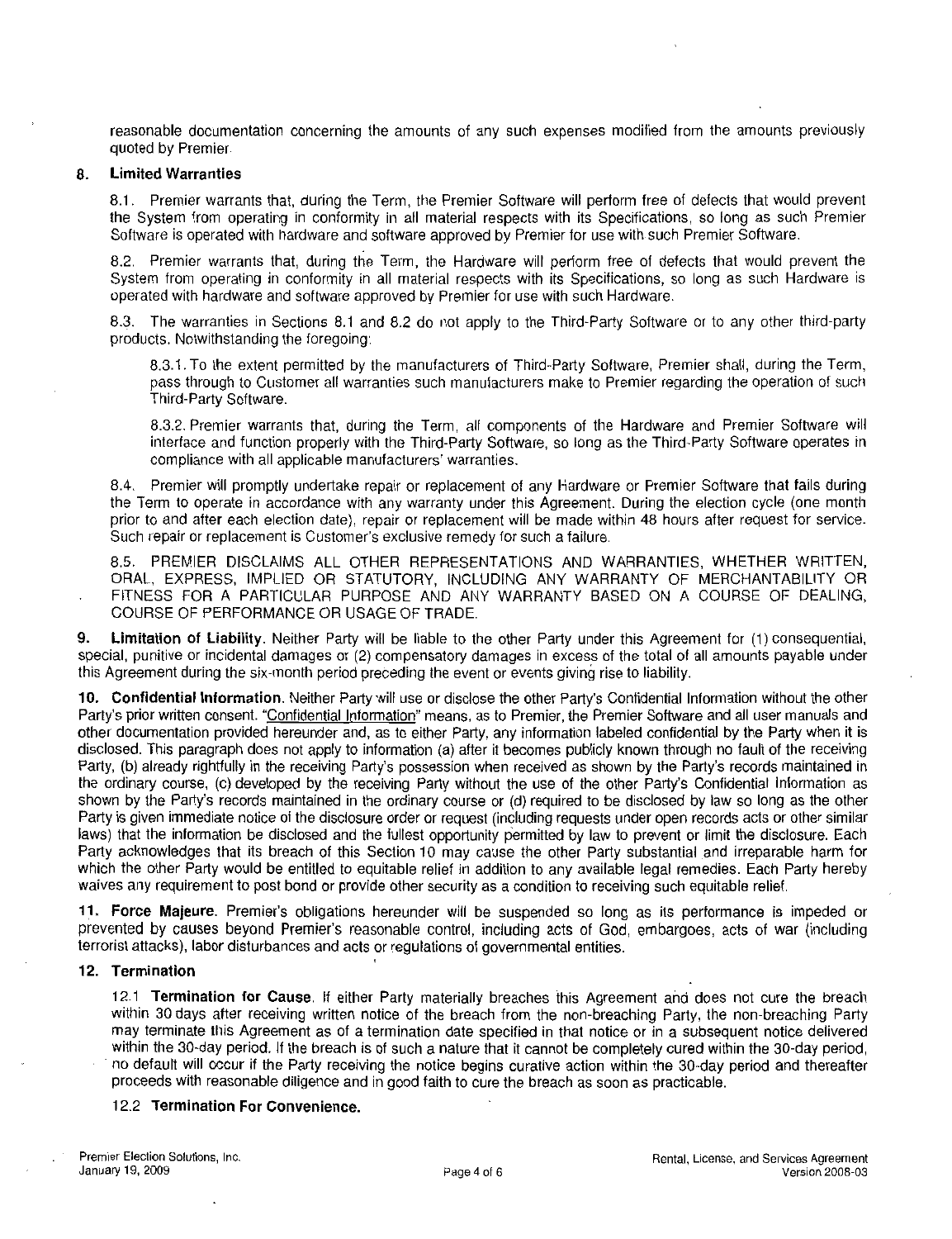2.2.1 Premier shall have the right to terminate this Agreement for any reason upon sixty (60) days' prior<br>vritten notice to the other party. During the notice period, Premier shall continue to provide the agreed upon<br>servi Figure 1222 Customer shall have the right to terminate this Agreement for any reason with Premier retention of the right to terminate this Agreement for any reason with Premier retention of the 2.2.2 Customer shall have th remier shall have the right to terminate this Agreement for any reason upon sixty (60) days' prior otice to the other party. During the notice period, Premier shall continue to provide the agreed upon unless Customer shall

12.2.2 Customer shall have the right to terminate this Agreement for any reason with Premier retention of the rental price to the extent as prescribed: 122.2.2.1 Written notice received by Premier 30 days or more from Customer's first day of voting CPL 2.2.2.1 Written notice received by Premier 30 days or more from Customer's first day of voting election, Premier shall re

13. Indemnification. To the extent permitted by law, and notwithstanding any other provision in this Agreement to the contrary, each party to this Agreement shall indemnify, defend, and hold harmless the other party and its officers, directors, agents, employees, and owners from and against any and all demands, claims, damages to persons or<br>property, losses, and liabilities, including reasonable attorneys' fees (collectively, "Claims"), arising solely caused by the indemnifying party's gross negligence or willful misconduct in connection with the services contemplated by<br>this Agreement.

14. Risk of Loss Insurance. Customer shall bear the entire risk of loss or damage to the Hardware and Licensed Software. The occurrence of any such loss or damage shall not permit Customer to delay or reduce the payment of any<br>fees prescribed under this Agreement. Customer may, at its own expense and option, obtain and maintain pro fees prescribed under this Agreement. Customer may, at its own expense and option, obtain and maintain property and casualty insurance for the Hardware and Licensed Software against all risks of loss or damage. The amount insurance shall (i) designate Premier as a named insured and Premier and Customer as loss payees, as their interests may appear and (ii) contain a provision that entitles Premier to at least fifteen (15) days' written noti

# 15. Miscellaneous

<sup>15</sup> Neither Party may assign any rights or delegate any obligations under this Agreement without the prior written consent of the other Party provided that Premier may upon <sup>30</sup> days prior written notice to Customer assign its rights and delegates its obligations under this Agreement to another entity controlled, directly or indirectly, by Diebold, Incorporated, and may, upon prior notice to Customer, subcontract obligations under this Agreement Diebold, Incorporated, and may, upon prior notice to Customer, subcontract obligations under this Agreement to

15.2 If any term of this Agreement is held to be unenforceable, the other terms of this Agreement will be enforced to the fullest extent permitted by law. 15.2 If any term of this Agreement is held to be unenforceable, the other terms of this Agreement will be enforced to<br>the fullest extent permitted by law.<br>15.3 This Agreement may be executed in counterparts, each of which

together will constitute one and the same instrument

15.3 This Agreement may be executed in counterparts, each of which will be deemed an original but all of which<br>together will constitute one and the same instrument.<br>15.4 This Agreement will be governed by and construed und Agreement, and the state and federal courts within said State have non-exclusive jurisdiction for all actions to enforce this Agreement.<br>15.5 No waiver or failure by a Party to assert any right under this Agreement on any

waiver of any other right on that occasion or any right on any other occasion.

15.6 All notices under this Agreement will be delivered personally, sent by confirmed facsimile transmission, sent by nationally recognized express courier or sent by certified or registered U.S. mail, return receipt reque with this Section. Notices will be deemed effective on personal receipt, receipt of such electronic facsimile<br>confirmation, two days after such delivery by courier and four days after such mailing by U.S. mail.

15.7 This Agreement, including the Exhibit attached hereto as of the Effective Date (which are incorporated herein<br>by this reference), is the complete and final expression of the Parties' agreement regarding its subject ma supersedes all prior or contemporaneous communications or agreements, written or oral, by the Parties regarding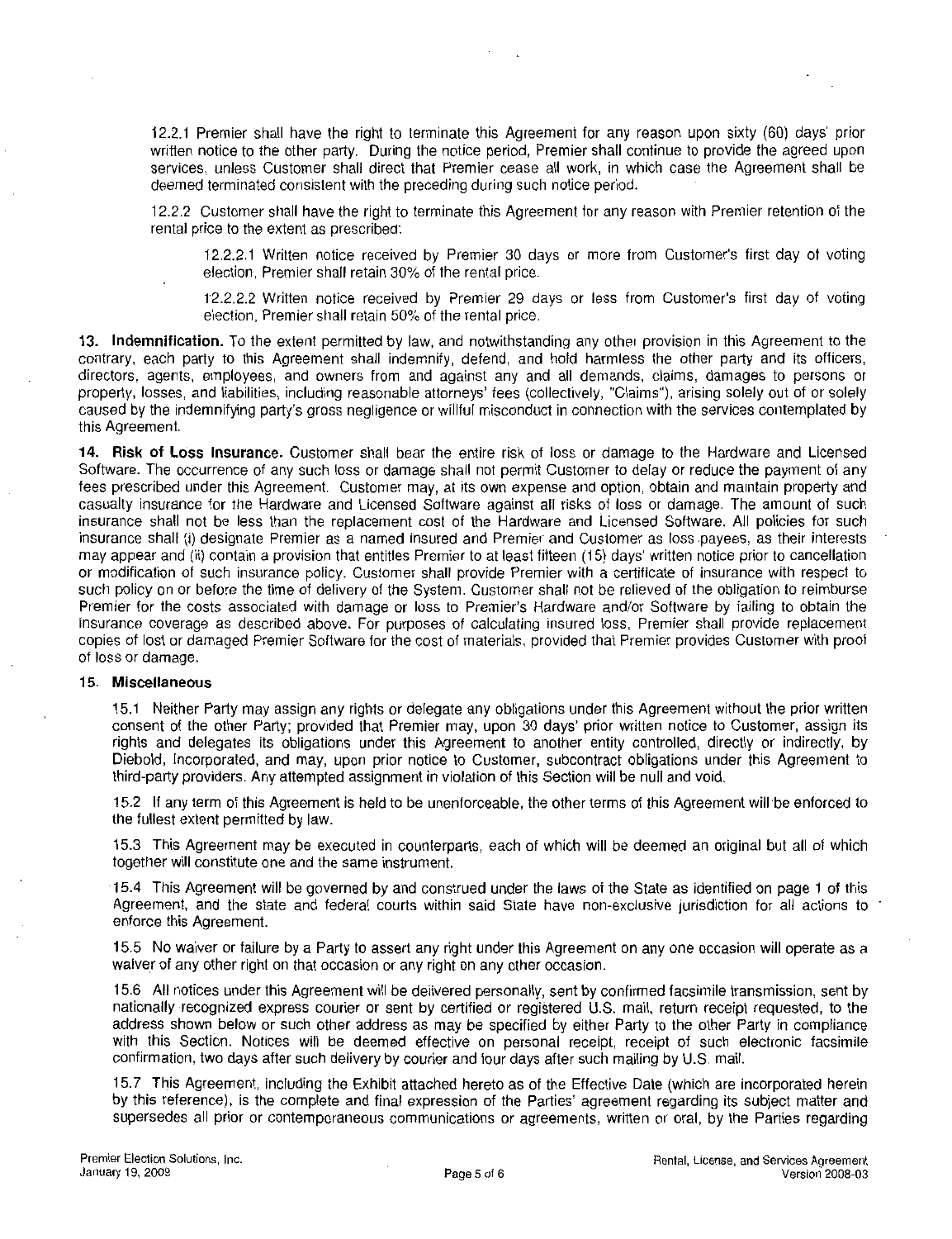that subject matter. In the event of any conflict or ambiguity between the terms set forth in the body of this<br>Agreement (i.e., Section 1.1 through this Section 15.7) and those set forth in the attached Exhibit, the terms that subject matter. In the event of any conflict or ambiguity between the terms set forth in the body of this Agreement (i.e., Section 1.1 through this Section 15.7) and those set forth in the attached Exhibit, the terms in the body of this Agreement will prevail. No amendment or supplement to this Agreement is effective unless in writing and signed by both Parties' authorized representatives. In this Agreement, the word "include" (or any of its derivatives) is deemed to be followed in all contexts by the words "without limitation." Headings are included for convenience and will be ignored in interpreting this Agreement

# EXHIBIT A

# SEE ATTACHED QUOTATION FORM FOR DETAIL RENTAL DESCRIPTION AND PRICING

# Any quote(s) attached to this Agreement shall be incorporated therein for all purposes.

# Payment Terms

Customer shall pay the amounts indicated within 30 days from receipt of Premier's invoice.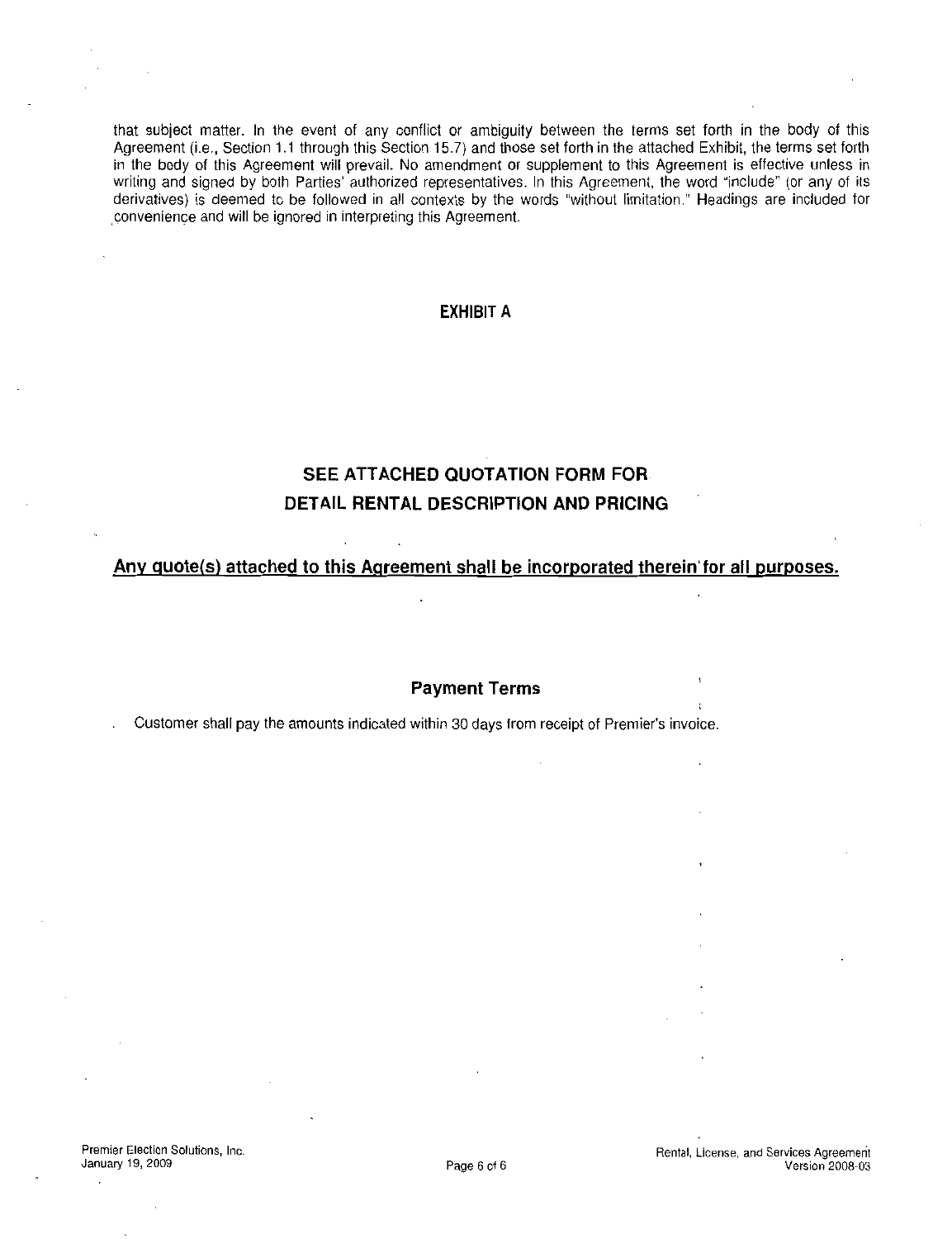

P.O. Box 1019<br>Allen, TX 75003<br>469-675-8990<br>B00-433-8683 (VOTE)<br>Fax (214) 383-1596

# RENTAL, LICENSE, AND SERVICES AGREEMENT

| <b>CUSTOMER:</b>              | City of Salisbury, MD                            | PREMIER ELECTION SOLUTIONS, INC.                                                                                                                                                                                                             |  |  |
|-------------------------------|--------------------------------------------------|----------------------------------------------------------------------------------------------------------------------------------------------------------------------------------------------------------------------------------------------|--|--|
| Addresses:<br>Mailing         | 125 North Division Street<br>Salisbury, MD 21801 | P.O. Box 1019<br>Allen, TX 75013<br>Attn: Contracts Department                                                                                                                                                                               |  |  |
| Physical /<br>Shipping        | 125 North Division Street<br>Salisbury, MD 21801 | <b>Overnight Deliveries:</b><br>1253 Allen Station Pkwy.<br>Allen, TX 75002<br>Attn: Contracts Department                                                                                                                                    |  |  |
| Contacts:                     | <b>Brenda Colegove</b>                           | Therese Covington, Paralegal<br>Andrew Stewart, Sales Representative                                                                                                                                                                         |  |  |
| Phone:                        |                                                  | 469-675-8990, ext. 1136 // 469-675-8990, ext. 1116                                                                                                                                                                                           |  |  |
| Fax:                          |                                                  | 214-383-1596 // 214-383-1596                                                                                                                                                                                                                 |  |  |
| Email:                        |                                                  | Therese.Covington@premierelections.com<br>Andrew.Stewart@premierelections.com                                                                                                                                                                |  |  |
| $1.1.11 \pm 1.1.11 \pm 1.1.1$ | $\mathbf{a}$                                     | <b>Profit Address to the Contract of the Contract of the Contract of the Contract of the Contract of the Contract of the Contract of the Contract of the Contract of the Contract of the Contract of the Contract of the Contrac</b><br>---- |  |  |

|                                          |                   |                        | Andrew.Stewart@premierelections.com                                                                                  |
|------------------------------------------|-------------------|------------------------|----------------------------------------------------------------------------------------------------------------------|
| Jurisdiction:<br>(County / Municipality) | City of Salisbury | <b>Effective Date:</b> | Date of the last signature set forth below                                                                           |
| State:<br>(Customer's State)             | MD                | Term Date:             | See "Term" definition herein.                                                                                        |
|                                          |                   |                        | <u>n de la provincia de la mondo de la contrada de la contrada de la contrada de la contrada de la contrada de l</u> |

|                                          |                                                                                                             |                                  | Therese.covington @ premiere.com<br>Andrew.Stewart@premierelections.com |                                                                                                                                                                                                                                                                                                                                                                                                                                                                                                                                                                                                                                                                                  |      |
|------------------------------------------|-------------------------------------------------------------------------------------------------------------|----------------------------------|-------------------------------------------------------------------------|----------------------------------------------------------------------------------------------------------------------------------------------------------------------------------------------------------------------------------------------------------------------------------------------------------------------------------------------------------------------------------------------------------------------------------------------------------------------------------------------------------------------------------------------------------------------------------------------------------------------------------------------------------------------------------|------|
| Jurisdiction:<br>(County / Municipality) | City of Salisbury                                                                                           |                                  | <b>Effective Date:</b>                                                  | Date of the last signature set forth below                                                                                                                                                                                                                                                                                                                                                                                                                                                                                                                                                                                                                                       |      |
| State:<br>(Customer's State)             | MD                                                                                                          |                                  | Term Date:                                                              | See "Term" definition herein.                                                                                                                                                                                                                                                                                                                                                                                                                                                                                                                                                                                                                                                    |      |
| incorporated herein by this reference:   | The parties have executed this Agreement by their duly authorized representatives as of the Effective Date. |                                  |                                                                         | Premier Election Solutions, Inc. ("Premier") and the Customer (as listed above) hereby enter into this Rental, License and Services<br>Agreement ("Agreement") as of the date of the last signature set forth below (the "Effective Date") and expires on the date shown above<br>unless earlier terminated under Section 12 or extended under Section 2.1 below (the "Term"). The Customer and Premier are<br>sometimes hereinafter referred to collectively as the "Parties" and each individually as a "Party". This Agreement consists of this<br>"Signature Page," the below standard terms and conditions, and Exhibit A, Pricing and Payment Schedule attached hereto and |      |
| City of Salisbury, MD                    |                                                                                                             | PREMIER ELECTION SOLUTIONS, INC. |                                                                         |                                                                                                                                                                                                                                                                                                                                                                                                                                                                                                                                                                                                                                                                                  |      |
| ، ت ت                                    | へい                                                                                                          | $1 - 27 - 69$                    |                                                                         |                                                                                                                                                                                                                                                                                                                                                                                                                                                                                                                                                                                                                                                                                  |      |
| Authorized Signatur                      |                                                                                                             | Date                             | Authorized Signature                                                    |                                                                                                                                                                                                                                                                                                                                                                                                                                                                                                                                                                                                                                                                                  | Date |
| PRESIDENT<br>Louise $Sm$ irA<br>Couveir  |                                                                                                             | Yvette Saenz, Controller         |                                                                         |                                                                                                                                                                                                                                                                                                                                                                                                                                                                                                                                                                                                                                                                                  |      |
| Printed Name, Title                      |                                                                                                             | Printed Name, Title              |                                                                         |                                                                                                                                                                                                                                                                                                                                                                                                                                                                                                                                                                                                                                                                                  |      |
|                                          |                                                                                                             | <b>APPROVED AS TO LEGAL FORM</b> |                                                                         |                                                                                                                                                                                                                                                                                                                                                                                                                                                                                                                                                                                                                                                                                  |      |
| NA 9 )                                   | ハバクテー                                                                                                       |                                  |                                                                         |                                                                                                                                                                                                                                                                                                                                                                                                                                                                                                                                                                                                                                                                                  |      |
| Authorized Signature                     |                                                                                                             | Date                             | Authorized Signature                                                    |                                                                                                                                                                                                                                                                                                                                                                                                                                                                                                                                                                                                                                                                                  | Date |
| <u> BARRIE P TILGHMAN, MAVOR</u>         |                                                                                                             | Therese Covington, Paralegal     |                                                                         |                                                                                                                                                                                                                                                                                                                                                                                                                                                                                                                                                                                                                                                                                  |      |
| Printed Name, Title                      |                                                                                                             | Printed Name, Title              |                                                                         |                                                                                                                                                                                                                                                                                                                                                                                                                                                                                                                                                                                                                                                                                  |      |

Should the Customer have any questions or concerns regarding the applicable terms and<br>conditions, please contact the Premier Contracts Department at 469-675-8990, ext. 1136 or via<br>email at PremierContracts@premierelections Email at PremierContracts @premierelections.com. For any questions regarding the attached quote/pricing, please contact the Sales Representative listed above. conditions, please contact the Premier Contracts Department at 469-675-8990, ext. 1136 or via<br>email at PremierContracts@premierelections.com. For any questions regarding the attached<br>quote/pricing, please contact the Sales

Customer<br>Premier Election Solutions, Inc. The Customer Premier Election Solutions, Inc. Customer Premier Election Solutions, Inc. Voting System Rental License and<br>culturally diverse workforce (M/F/D/V).

Premier Election Solutions, Inc. is an Equal Opportunity Employer, committed to a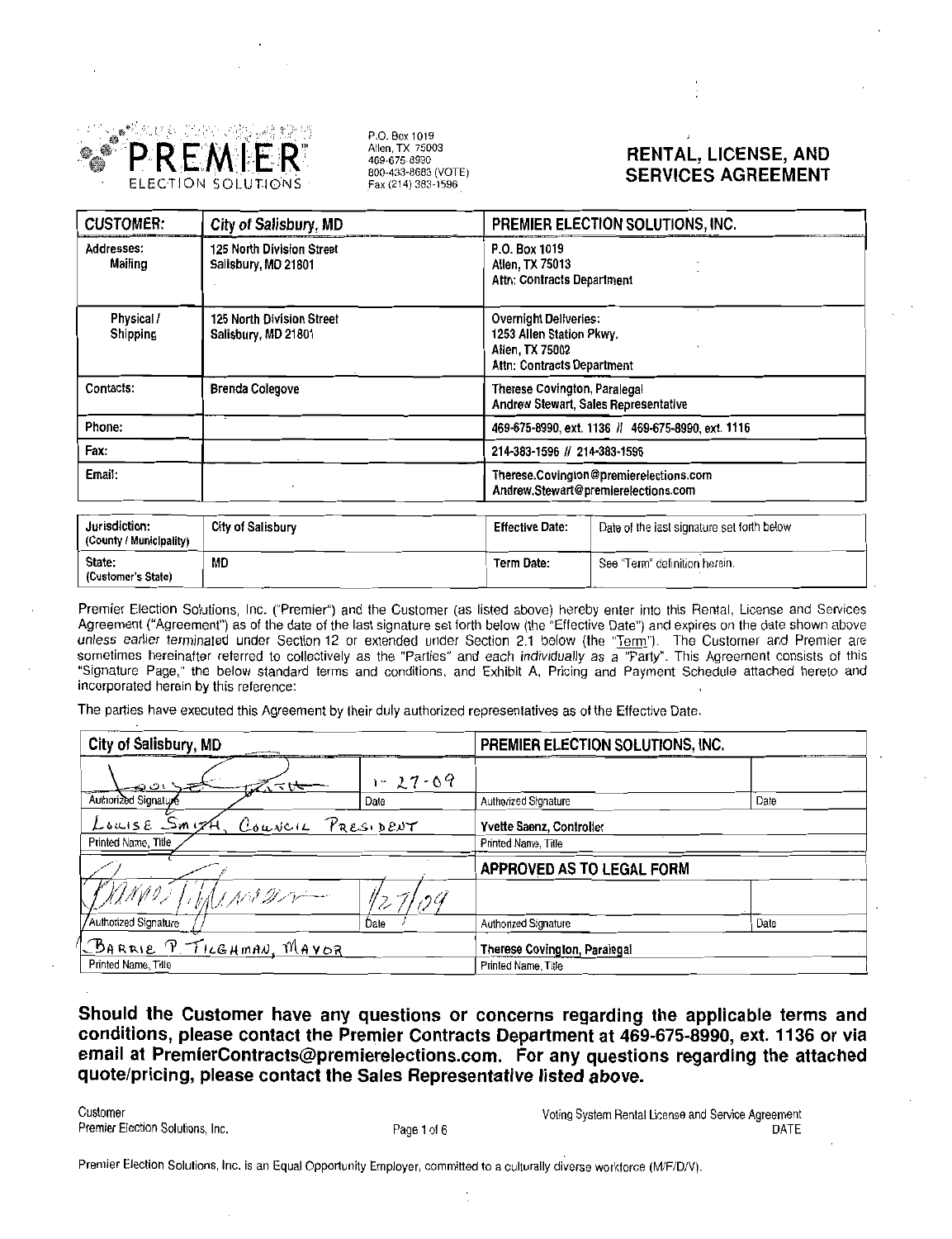# 1 Definitions

)<br>1.1. "<u>Premier Software</u>" means Premier's proprietary software and firmware as delivered to Customer on digital or<br>magnetic media or loaded on the Hardware delivered hereunder, together with any user manuals or other ass documentation 1.1. "Premier Software" means Premier's proprietary software and firmware as delivered to Customer on digital or magnetic media or loaded on the Hardware delivered hereunder, together with any user manuals or other associa

1.3. "Licensed Software" means the Premier Software and Third Party Software, collectively, together with any user manuals or other associated documentation

manuals or other associated documentation.<br>1.4. "Specifications" means descriptions and data regarding the features, functions and performance of the 1.4. "<u>Specifications</u>" means descriptions and data regarding the features, functions and performance o<br>Hardware and/or Premier Software, as set forth in associated user manuals or other applicable documentation. Hardware and/or Premier Software, as set forth in associated user manuals or other applicable documentation.<br>1.5. "System" means the Hardware and Licensed Software, collectively.

1.6. "Term" under this Agreement shall begin on the Effective Date of the Agreement, and the Agreement shall expire five (5) days subsequent to the completion of the election quoted in Exhibit A herein.

1.7. "Third-Party Software" means software owned by a third party that is provided by Premier hereunder, together with any user manuals or other associated documentation.

# 2. Term.

2.1. The Parties may extend the Term of this Agreement by agreeing in writing, before the expiration date set forth above, on a later expiration date:

2.2. Section 7 (to extent of any payments still due) and Section 10 will survive any expiration or termination of this Agreement in accordance with their respective terms: and

2.3. Terms of this Agreement that do not survive expiration or termination will nonetheless be effective in determining the Parties' rights and obligations as to acts, omissions or events taking place before such expiration or termination 2.2. Section 7 (to extent of<br>Agreement in accordance w<br>2.3. Terms of this Agree<br>determining the Parties' rightermination.<br>3. **Premier's Responsibilities**<br>3.1. Commencing on the

**Premier's Responsibilities**<br>3.1. Commencing on the Effective Date and continuing during the Term, Premier will provide the services described in the scope of work attached hereto as Exhibit A

3.2. Premier shall rent the Hardware to Customer pursuant to Section 5 of this Agreement.

3.3. Premier shall license the Licensed Software to Customer pursuant to Section 6 of this Agreement.

3.3. Premier shall license the Licensed Software to Customer pursuant to Section 6 of this Agreement.<br>3.4. Premier shall provide the services described in Exhibit A with respect to System delivery, installation and training and support

3.4. Premier shall provide the services described in **EXNIDITA** with respect to System delivery, installation and training and support.<br>3.5. Premier shall appoint a customer support representative, who will serve as a firs 3.3. Premier shall provide the services<br>3.4. Premier shall provide the services<br>training and support.<br>3.5. Premier shall appoint a customer<br>Customer, will be authorized to make de<br>Premier's management for other decisions<br>3 Substitute, which is distincted to make day to day decisions relating to this Agreement and Will have decode to<br>Premier's management for other decisions.<br>3.6. Premier shall have conducted criminal background checks on all 3.5. Premier shall appoint a customer support representative, Customer, will be authorized to make day-to-day decisions relat Premier's management for other decisions.<br>3.6. Premier shall have conducted criminal background

of doing business 3.6. Premier shall have conducted criminal background checks on all on-site Premier personnel as a regular course<br>of doing business.<br>3.7. Premier shall notify the Customer in writing, via e-mail or phone call no less than

## 4. Customer Responsibilities

4.1. Customer shall provide Premier with physical accommodations reasonably required for Premier to perform its obligations, including premises access, electrical power, data connectivity, heat, ventilation and air conditi

4.2. Customer shall provide access to information and personnel reasonably required for Premier to perform its obligations

4.3. Customer shall appoint a project manager, who will serve as a first point of contact with Premier, will be authorized to make day-to-day decisions relating to this Agreement and will have access to Customer's authorized officials for other decisions

# 4.4. CUSTOMER SHALL RETAIN ALL ORIGINAL RENTAL EQUIPMENT PACKAGING, INCLUSIVE OF INNER PLASTIC BAGS AND TIES, TO ELIMINATE OR REDUCE THE EXPENSES OF REPACKAGING SUPPLIES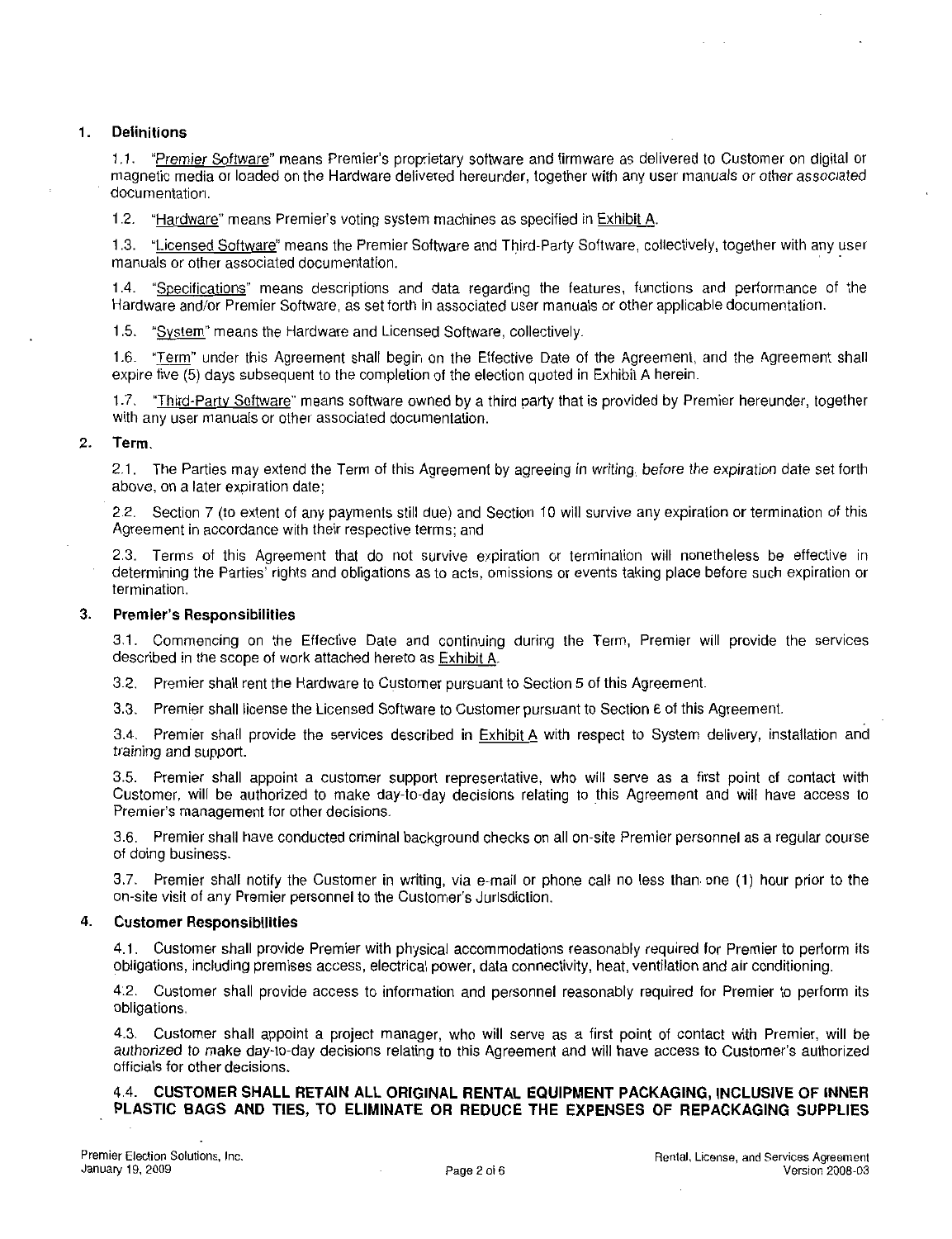# REQUIRED TO RETURN THE EQUIPMENT UPON COMPLETION OF RENTAL SHOULD CUSTOMER FAIL TO DO SO. CUSTOMER SHALL BE REPLACEMENT OF SUCH PACKING MATERIALS. ENT UPON COMPLETION OF RENTAL. SHOULD CUSTOMER FAIL TO<br>RESPONSIBLE FOR THE EXPENSES RELATED TO PREMIER'S<br>IATERIALS.

- 4.5. Upon expiration or termination of this Agreement for any reason. Customer will cease all use of the System and promptly make all components of the System available for pick up by Premier.<br>4.6. Customer shall be responsible for the following:
- 
- 1 Premier must receive <sup>a</sup> Customer executed Agreement no later than ten 10 days prior to Customer searly voting date of the election related to the proposed Agreement;<br>Customer searly voting date of the following:<br>Premier must receive a Customer executed Agreement no later than ten (10) days prior to<br>Customer' to do so, Premier shall maintain the right to re-quote the proposed Agreement. Should Customer fail<br>to do so, Premier shall maintain the right to re-quote the Rental Agreement;<br>2. Premier must receive Customer's ballot inf
	- 19 make all components of the System available for pick up by Premier.<br>
	2 Premier shall be responsible for the following:<br>
	2. Premier must receive a Customer executed Agreement no later than ten (10) days prior to<br>
	2 Custo day related to the proposed Agreement Should Customer fail to do so Customer agrees to pay <sup>a</sup> late fee in the amount of \$100 per day for each day the ballot information is delayed beyond the abovementioned date
	- 3. Customer understands the proposed Agreement does not include the expenses related to recounts. Should such services be necessary. Premier shall provide a quote to cover the additional fees.

Should such services be necessary, Premier shall provide a quote to cover the additional fees.<br>4.7. Customer is solely responsible for assuring all relevant state and local laws, ruling and ordinances are complied with in regard to the use of Premier's System for any Customer election, including all associated election guidelines and applicable election due dates. guidelines and applicable election due dates

# 5 Hardware

5.1. Premier agrees to rent the Hardware to Customer during the Term.

5.2. Customer acknowledges that, unless and until Customer exercises its purchase option, as between Premier and Customer, Premier owns the Hardware and retains title thereto. Customer shall avoid damage or loss to the Hardware, normal wear and tear excepted. Customer shall not permit any Hardware to be moved outside the geographic area of Customer's jurisdiction ("Jurisdiction"), or that of their legal representative, or surrender contr galacemes and applicable election due dates.<br>
5.1. Premier agrees to rent the Hardware to Customer during the Term.<br>
5.2. Customer acknowledges that, unless and until Customer exercises its purchase option, as between Prem or sell any Hardware, and shall keep the Hardware free from security interests and other encumbrances.

# 6. Licensed Software

6.1. Subject to the terms of this Agreement. Premier grants Customer a non-exclusive license, without the right to transfer or sublicense to use the Premier Software only in object code form only during the Term and only in preparing for and conducting federal, state or local elections, run-offs, referenda and other similar voting events that take place within the geographic area of the Customer's "Jurisdiction". The foregoing license may be geographic area of Customer's jurisdiction ("<u>Jurisdiction</u>"), or that of their legal representative, or surrender control of<br>or sell any Hardware, and shall keep the Hardware free from security interests and other encumbr or sell any Hardware, and shall keep the Hardware free from security interests and other encumbred **Licensed Software**<br>
6.1. Subject to the terms of this Agreement, Premier grants Customer a non-exclusive license,<br>
transfe 6.1. Subject to the terms of the Agreement. Premier agrees to sublicense the Third-Party Software to Customer<br>6.2. Subject to the terms of this Agreement. Premier agrees to sublicense the Third-Party Software to Customer Section 6.1 above. This sublicense is conditioned on Customer's continued compliance with the remainder or sublicense, to use the Premier Software only in object code form, only during the Term and only in preparing for an

only in object code form, only for use during the Term as part of the System and only for the purposes described in<br>Section 6.1 above. This sublicense is conditioned on Customer's continued compliance with the terms and conditions of the end-user licenses contained on or in the media on which Third-Party Software is provided.

6.3. Other than as expressly set forth in Sections 6.1 and 6.2 above. Premier does not, expressly or by implication. assign or license any intellectual property rights to Customer or to any third party.

64 Upon expiration or termination of this Agreement for any reason the licenses granted in this Agreement will terminate without further action by either Party, and Customer will cease all use of the Licensed Software.

### Payment 7.

7.1. In consideration of the products, licenses and services provided under this Agreement, Customer shall pay<br>Premier the amounts specified in Exhibit A at the times specified therein.

7.2. Customer is responsible for all sales, excise, personal property or other taxes or duties on the amounts paid or products, licenses or services provided under this Agreement. If Customer is exempt from such taxes or duties, Customer shall provide Premier with a tax exemption certificate Premier the amounts specified in **Exhibit A** at the times specified therein.<br>
7.2. Customer is responsible for all sales, excise, personal property or other taxes or duties on the amounts paid or<br>
products, licenses or se

7.3. Due to the volatile nature of estimating costs associated with travel, delivery and postage. Premier reserves the right to modify any such quoted amounts with actual costs should the actual expenses be incurred more than 60<br>days beyond the date of Customer's execution of this Agreement. Premier agrees to provide Customer with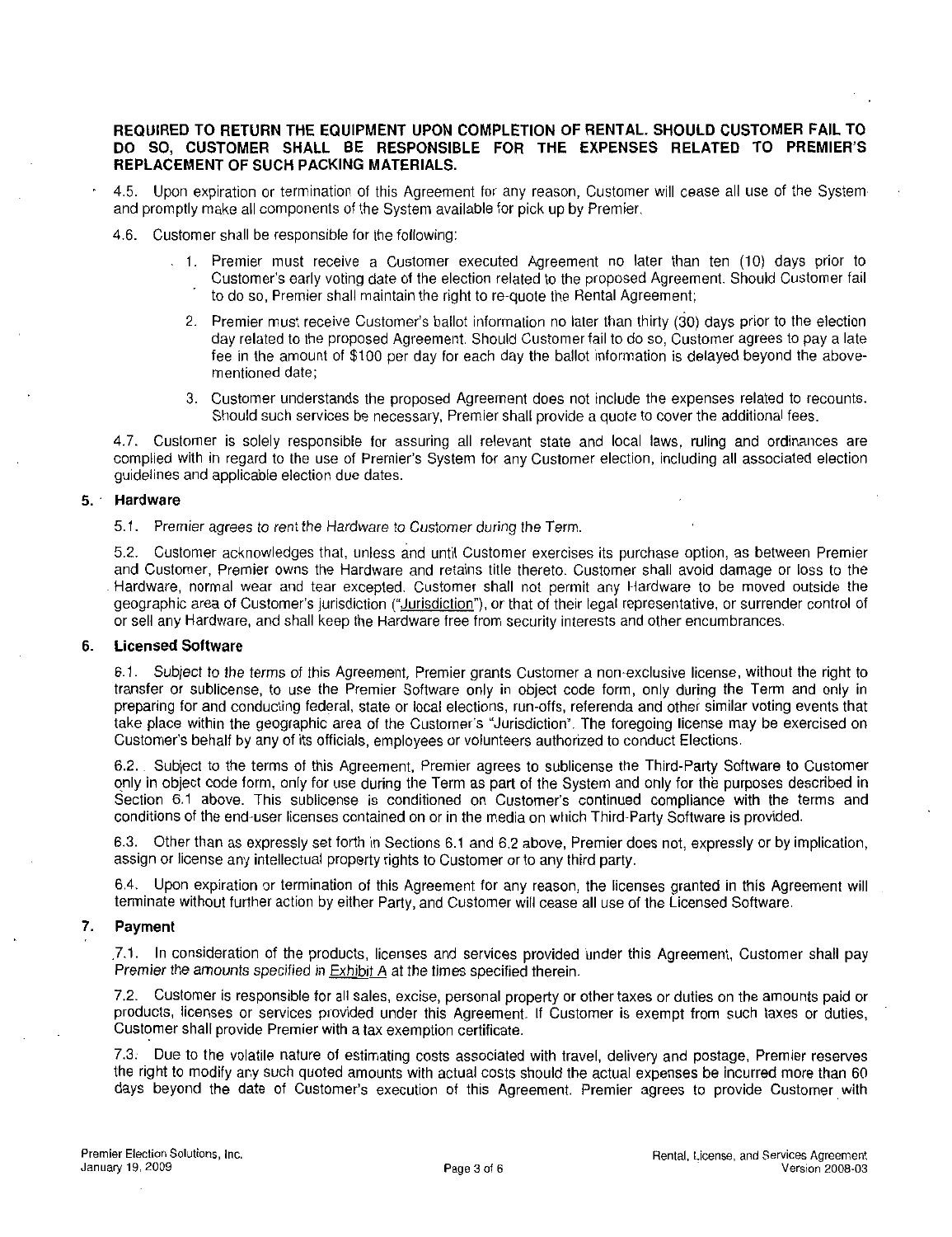reasonable documentation concerning the amounts of any such expenses modified from the amounts previously quoted by Premier

## 8. Limited Warranties

8.1. Premier warrants that, during the Term, the Premier Software will perform free of defects that would prevent the System from operating in conformity in all material respects with its Specifications so long as such Premier Software is operated with hardware and software approved by Premier for use with such Premier Software

8.2. Premier warrants that, during the Term, the Hardware will perform free of defects that would prevent the System from operating in conformity in all material respects with its Specifications so long as such Hardware is operated with hardware and software approved by Premier for use with such Hardware

Special with hardware and software approved by Premier for use with such Hardware.<br>8.3. The warranties in Sections 8.1 and 8.2 do not apply to the Third-Party Software or to any other third-party products Notwithstanding the foregoing The warranties in Sections 8.1 and 8.2 do not apply to the Third-Party Software or to any other third-party<br>sts. Notwithstanding the foregoing:<br>8.3.1. To the extent permitted by the manufacturers of Third-Party Software, P

pass through to Customer all warranties such manufacturers make to Premier regarding the operation of such<br>Third-Party Software.<br>8.3.2. Premier warrants that, during the Term, all components of the Hardware and Premier Sof Third-Party Software.

8.3.2. Premier warrants that, during the Term, all components of the Hardware and Premier Software will<br>interface and function properly with the Third-Party Software, so long as the Third-Party Software operates in compliance with all applicable manufacturers' warranties.

8.4. Premier will promptly undertake repair or replacement of any Hardware or Premier Software that fails during the Term to operate in accordance with any warranty under this Agreement. During the election cycle (one month prior to and after each election date), repair or replacement will be made within 48 hours after request for service. 8.3.2. Premier warrants that, during the Term, all components of the interface and function properly with the Third-Party Software, so long a compliance with all applicable manufacturers' warranties.<br>
8.4. Premier will pro Such repair or replacement is Customer's exclusive remedy for such a failure.<br>8.5. PREMIER DISCLAIMS ALL OTHER REPRESENTATIONS AND WARRANTIES. WHETHER WRITTEN.

ORAL, EXPRESS, IMPLIED OR STATUTORY, INCLUDING ANY WARRANTY OF MERCHANTABILITY OR FITNESS FOR A PARTICULAR PURPOSE AND ANY WARRANTY BASED ON A COURSE OF DEALING, COURSE OF PERFORMANCE OR USAGE OF TRADE

9. Limitation of Liability. Neither Party will be liable to the other Party under this Agreement for (1) consequential, special, punitive or incidental damages or (2) compensatory damages in excess of the total of all amounts payable under his Agreement during the six month period preceding the event or events giving rise to liability

special, punitive or incidental damages or (2) compensatory damages in excess of the total of all amounts payable under<br>this Agreement during the six-month period preceding the event or events giving rise to liability.<br>10. Party's prior written consent. "Confidential Information" means, as to Premier, the Premier Software and all user manuals and other documentation provided hereunder and, as to either Party, any information labeled confiden disclosed. This paragraph does not apply to information (a) after it becomes publicly known through no fault of the receiving Party's prior written consent. "Confidential Information" means, as to Premier, the Premier Software and all user manuals and<br>other documentation provided hereunder and, as to either Party, any information labeled confiden other documentation provided hereunder and, as to either Party, any information labeled confidential by the Party when it is<br>disclosed. This paragraph does not apply to information (a) after it becomes publicly known throu disclosed. This paragraph does not apply to information (a) after it becomes publicly known through no fault of the receiving Party, (b) already rightfully in the receiving Party's possession when received as shown by the Party is given immediate notice of the disclosure order or request (including requests under open records acts or other similar laws) that the information be disclosed and the fullest opportunity permitted by law to prevent or limit the disclosure. Each Party acknowledges that its breach of this Section <sup>10</sup> may cause the other Party substantial and irreparable harm for which the other Party would be entitled to equitable relief in addition to any available legal remedies. Each Party hereby waives any requirement to post bond or provide other security as a condition to receiving such equitable relief. Party is given immediate notice of the disclosure order or request (including requests under open records acts or other similar laws) that the information be disclosed and the fullest opportunity permitted by law to preven laws) that the information be disclosed and the fullest opportunity permitted by law to prevent or limit the disclosure. Each<br>Party acknowledges that its breach of this Section 10 may cause the other Party substantial and

prevented by causes beyond Premier's reasonable control, including acts of God, embargoes, acts of war (including<br>terrorist attacks), labor disturbances and acts or regulations of governmental entities.

# 12. Termination

12.1 Termination for Cause. If either Party materially breaches this Agreement and does not cure the breach within 30 days after receiving written notice of the breach from the non-breaching Party, the non-breaching Party may terminate this Agreement as of a termination date specified in that notice or in a subsequent notice delivered<br>within the 30-day period. If the breach is of such a nature that it cannot be completely cured within the 3 proceeds with reasonable diligence and in good faith to cure the breach as soon as practicable.<br>12.2 **Termination For Convenience.**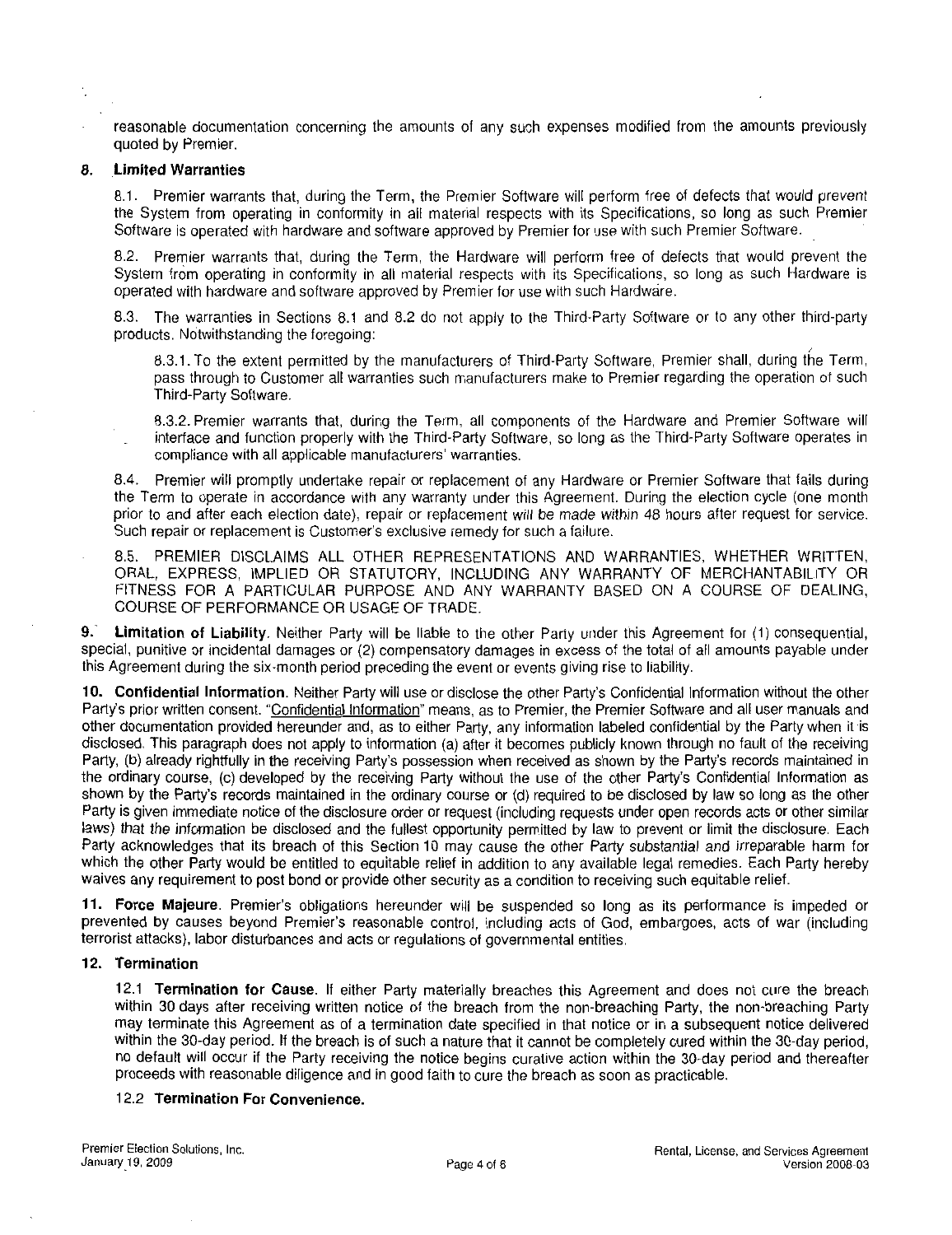12.2.1 Premier shall have the right to terminate this Agreement for any reason upon sixty (60) days' prior 12.2.1 Premier shall have the right to terminate this Agreement for any reason upon sixty (60) days prior written notice to the other party. During the notice period, Premier shall continue to provide the agreed upon servi services, unless Customer shall direct that Premier cease all work, in which case the Agreement shall be deemed terminated consistent with the preceding during such notice period

122Customer shall have the right to terminate this Agreement for any reason with Premier retention of the rental price to the extent as prescribed terminated consistent with the preceding during such notice period.<br>
Customer shall have the right to terminate this Agreement for any reason with Premier retention of the<br>
tice to the extent as prescribed:<br>
12.2.2.1 Writt

12.2.2.1 Written notice received by Premier 30 days or more from Customer's first day of voting election. Premier shall retain 30% of the rental price.

12.2.2.2 Written notice received by Premier 29 days or less from Customer's first day of voting election. Premier shall retain 50% of the rental price.

13. Indemnification. To the extent permitted by law, and notwithstanding any other provision in this Agreement to the contrary, each party to this Agreement shall indemnify, defend, and hold harmless the other party and its officers, directors, agents, employees, and owners from and against any and all demands, claims, damages to persons or property, losses, and liabilities, including reasonable attorneys' fees (collectively, "Claims"), arising solely out of or solely caused by the indemnifying party's gross negligence or willful misconduct in connection with contrary, each party to this Agreement shall indemnify, defend, and hold harmless the other party and its officers,<br>directors, agents, employees, and owners from and against any and all demands, claims, damages to persons

14. Risk of Loss Insurance. Customer shall bear the entire risk of loss or damage to the Hardware and Licensed Software. The occurrence of any such loss or damage shall not permit Customer to delay or reduce the payment of any fees prescribed under this Agreement. Customer may, at its own expense and option, obtain and maintain property and casualty insurance for the Hardware and Licensed Software against all risks of loss or damage The amount of such insurance shall not be less than the replacement cost of the Hardware and Licensed Software All policies for such rees prescribed under this Agreement. Customer may, at its own expense and option, obtain and maintain property and<br>casualty insurance for the Hardware and Licensed Software against all risks of loss or damage. The amount insurance shall (i) designate Premier as a named insured and Premier and Customer as loss payees, as their interests<br>may appear and (ii) contain a provision that entitles Premier to at least fifteen (15) days' written noti or modification of such insurance policy Customer shall provide Premier with a certificate of insurance with respect to such policy on or before the time of delivery of the System. Customer shall not be relieved of the obligation to reimburse<br>Premier for the costs associated with damage or loss to Premier's Hardware and/or Software by faili examing insurance for the riadiwate and Eleensed Software against an risks of loss of damage. The principal insurance shall not be less than the replacement cost of the Hardware and Licensed Software. All policies for such insurance coverage as described above. For purposes of calculating insured loss, Premier shall provide replacement copies of lost or damaged Premier Software for the cost of materials provided that Premier provides Customer with proof of loss or damage.

# 15. Miscellaneous

15 Neither Party may assign any rights or delegate any obligations under this Agreement without the prior written consent of the other Party; provided that Premier may, upon 30 days' prior written notice to Customer, assign its rights and delegates its obligations under this Agreement to another entity controlled, directly or indirectly, by Diebold, Incorporated, and may, upon prior notice to Customer, subcontract obligations under this Agreement to third-party providers. Any attempted assignment in violation of this Section will be null and void.

152 If any term of this Agreement is held to be unenforceable the other terms of this Agreement will be enforced to the fullest extent permitted by law

15.3 This Agreement may be executed in counterparts, each of which will be deemed an original but all of which together will constitute one and the same instrument

15.4 This Agreement will be governed by and construed under the laws of the State as identified on page 1 of this Agreement, and the state and federal courts within said State have non-exclusive jurisdiction for all actions to enforce this Agreement

155 No waiver or failure by <sup>a</sup> Party to assert any right under this Agreement on any one occasion will operate as <sup>a</sup> waiver of any other right on that occasion or any right on any other occasion.

15.6 All notices under this Agreement will be delivered personally, sent by confirmed facsimile transmission, sent by nationally recognized express courier or sent by certified or registered U.S. mail, return receipt requested, to the address shown below or such other address as may be specified by either Party to the other Party in compliance with this Section. Notices will be deemed effective on personal receipt, receipt of such electronic facsimile confirmation, two days after such delivery by courier and four days after such mailing by U.S. mail. confirmation, two days after such delivery by courier and four days after such mailing by U.S. mail.<br>15.7 This Agreement, including the Exhibit attached hereto as of the Effective Date (which are incorporated herein

by this reference), is the complete and final expression of the Parties' agreement regarding its subject matter and supersedes all prior or contemporaneous communications or agreements, written or oral, by the Parties regarding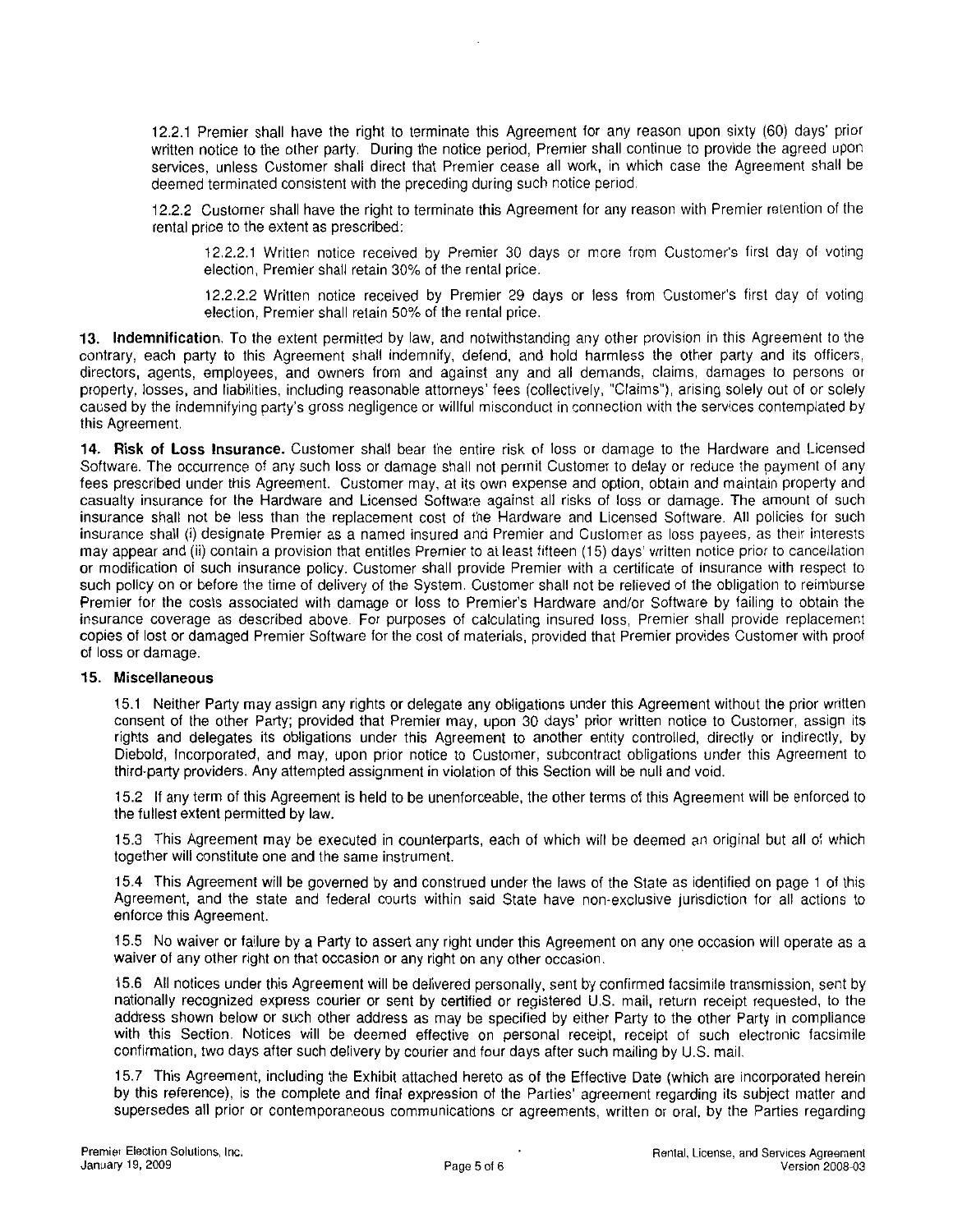that subject matter. In the event of any conflict or ambiguity between the terms set forth in the body of this that subject matter. In the event of any conflict or ambiguity between the terms set forth in the body of this<br>Agreement (i.e., Section 1.1 through this Section 15.7) and those set forth in the attached Exhibit, the terms Agreement (i.e., Section 1.1 through this Section 15.7) and those set forth in the attached Exhibit, the terms set forth in the body of this Agreement will prevail. No amendment or supplement to this Agreement is effective writing and signed by both Parties' authorized representatives. In this Agreement, the word "include" (or any of its derivatives) is deemed to be followed in all contexts by the words "without limitation." Headings are included for convenience and will be ignored in interpreting this Agreement

# EXHIBIT A

# SEE ATTACHED QUOTATION FORM FOR DETAIL RENTAL DESCRIPTION AND PRICING

# Any quote(s) attached to this Agreement shall be incorporated therein for all purposes.

# Payment Terms

Customer shall pay the amounts indicated within 30 days from receipt of Premier's invoice.